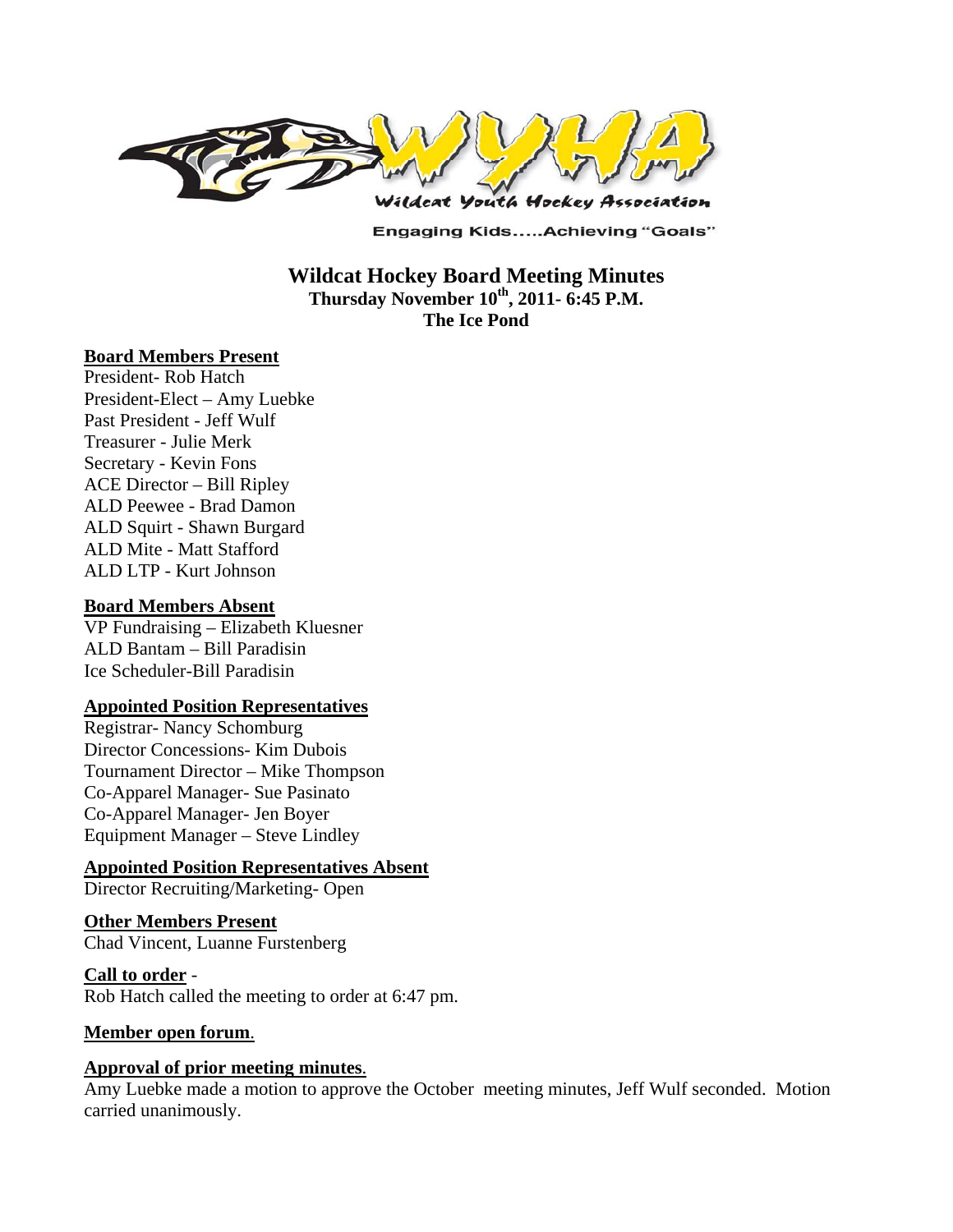# **Approval of agenda**

Amy Luebke made a motion to approve the agenda, Brad Damon seconded. Motion carried unanimously.

# **Reports:**

**Treasurer:** 

Approval of bills  $-$ 

Matt Stafford made a motion to approve the outstanding bills, Brad Damon seconded. Motion carried unanimously.

Reviewed Current Statements.

- Volunteer Hours Update added the volunteer hour charge to the accounts, going through now and crediting for hours earned.
- ALD's please remind team mgrs. to get entire schedule on-line.

# **LTS/MiniMite/LTP:**

Need to recruit more parents for coaches / on-ice help.

# **Mite ALD :**

Lock Box at Ice Pond – Amy or Matt will talk to Bret about a lock box somewhere at the rink where people can drop off checks.

Approved 10 volunteer hours for  $3<sup>rd</sup>$  coach for teams at the Mite level (normally only 2 coaches per team at this level).

# **Squirt ALD:**

Nothing to report.

**Pee Wee :**  Nothing to report.

**Bantam:** 

Nothing to report.

### **Equipment :**

Goalie Equipment Status – Ordered 2 sets for mite size, 1 larger set, more gloves and blockers and puck bags. Looking into getting more first aid kits.

# **Fundraising:**

- Annual appeal letter going out this month
- Working on options for concussion testing for skaters 12 and older. (November  $30<sup>th</sup>$  at the High School)
- Revisions to Corporate sponsorship program tabled for a future meeting

# **Apparel:**

Nothing to report

**Registrar-**

Team rosters need to be signed and turned in by 11-15-2011.

**Ice scheduler-**

Nothing to report

**Marketing Director:** (OPEN)

Nothing to report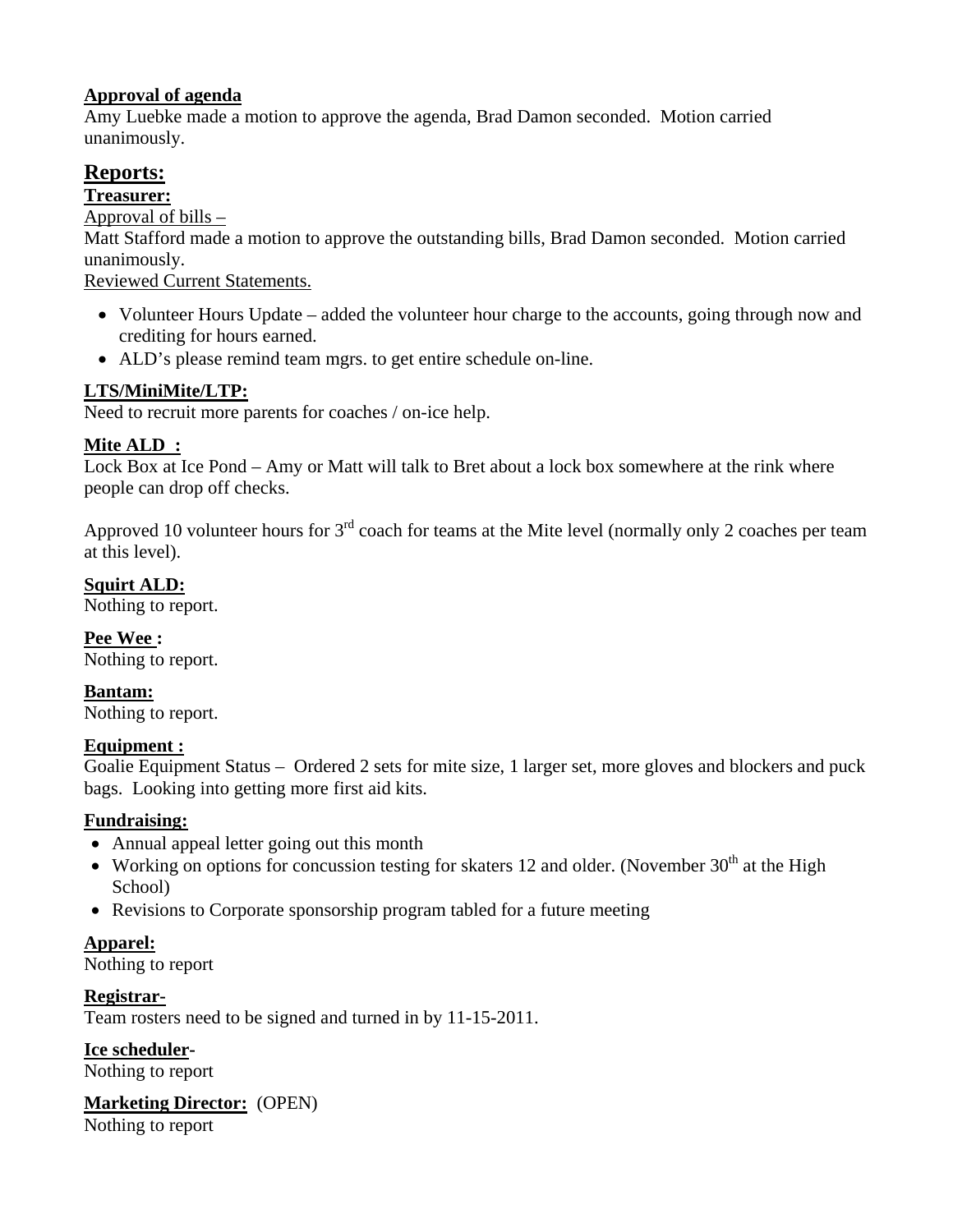# **Tournament Director:**

Finalizing the format of the March Mite Tournament.

### **Concessions Director:**

Reviewing status of injury prevention / assessment session, only if there is no charge. Kevin Fons to contact his Sports Medicine doctor to see if he is interested in a session.

### **Ace Director:**

### Double-Rostering

Amy Luebke made a motion to move forward with double rostering of skaters to Bantam B and PeeWee C teams. Julie Merk seconded. Vote 7 for, 2 against, motion carried.

Bantam B Skaters – Merrik Meyer, Matthew Jacobsen, Carson Stafford PeeWee C Skaters – Kegan Ripley, Mason Ihrke, Mitchell Thompson Goalies – Bill Ripley will get list to Nancy.

Coaching Information Collection process. – We need to clean up what is needed and when needed and who collects. Review later in the season. Add CEP numbers to Website and Screening document as we receive them.

Try-out wrap-up. – Discussed what went well and what did not, documenting lessons learned and how to better communicate the process moving forward.

### **President elect –**

Dane County Officials visit – Amy Luebke to contact to see if they are still willing to come out and explain what is legal and what isn't at PeeWee level due to rule changes.

Discussed general issues and rumors floating around the club and what the true stories are and what we could do or have done better where applicable.

### **Old Business:**

Banners from Capital Ice / for Ice Pond – Not discussed, can someone see if they are still there and possibly get them back?

Jersey Proposal – Subcommittee met, will lay out a proposal next meeting.

Try Hockey Free Day Wrap-up. - Was a huge success, 35 skaters, 6-10 signed up or are looking to sign up for Learn to Skate, Learn to Play or Mini-Mite. Maybe have another session in January?

Outdoor Rink – Boards are up, will flood when cold enough. Need to discuss purchase of goals and cleaning of the snow from the rink, etc.

### **New Business:**

PeeWee Goalie Placement – Rob Houle will be evaluated by Bill Ripley and the PeeWee Head coaches to confirm placement. Jerry Schultz can move Colin if desired until mid-December.

### Registrar Fee Credit

Julie Merk made a motion to cover the Registrar, Nancy Schomburg full LTS fees for this season. Amy Luebke Seconded. Motion carried unanimous.

Old Storage Trailer – Amy Luebke made a motion to sell one of the old club storage trailers to the Waunakee Rotary Club. Brad Damon Seconded. Motion carried unanimous.

Christmas Party – December  $1<sup>st</sup>$  after the board meeting at Rex's, ALD's to notify coaches and team managers.